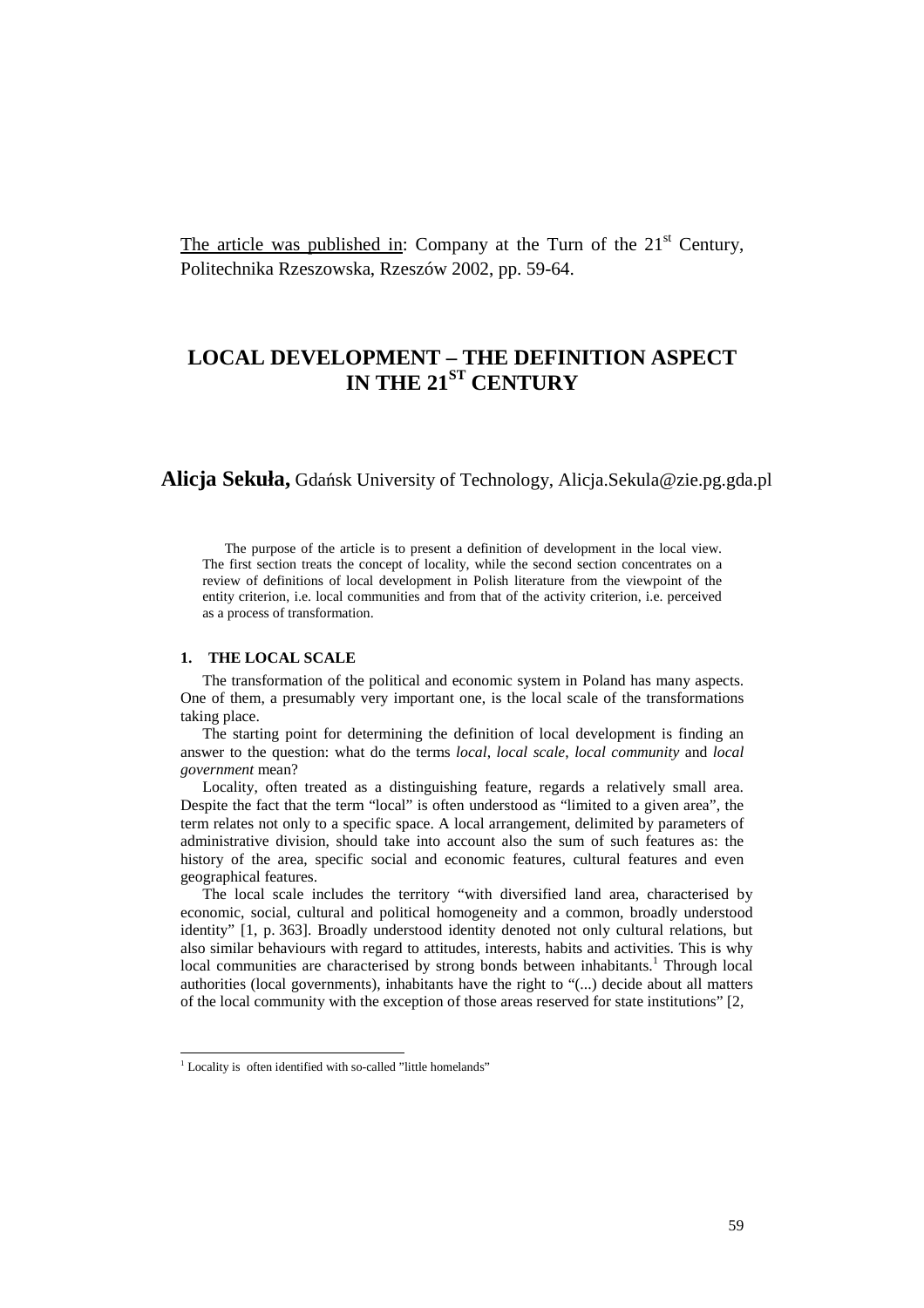p. 31], this right regards both satisfying needs in everyday life and making decisions treating social and economic development. One should, however, bear in mind that in order to trigger permanent, irreversible dynamics of development, the local scale has to have an appropriate, critical mass expressed by an appropriate concentration of institutions, number of persons participating in the local community's life, and all necessary relations among them and between them and the outside" [3, p. 91].

### **2. DEFINING LOCAL DEVELOPMENT**

The subject matter of local development, taken up many times in economic literature, is very broad and does not have unequivocal criteria. Contemporary definitions vary, reflecting the complexity of the problem. A comparative analysis allows us, however, to introduce a certain classification. In literature treating the topic, several basic tendencies in defining local development can be distinguished. This article makes out two groups (Fig. 1), in which the main criteria assumed were:

- the local community and its needs,
- changes taking place within the local arrangement.



Fig. 1 Criteria distinguishing definitions of local development

#### Source: author's own work

Notions counted among the first category are characterised by attention directed towards those whom the development is to benefit, opinions counted among the second group concentrate on the effects of changes taking place as a result of development on the local scale. The two classes listed above should not be treated as mutually exclusive, but rather complementary.

The significance of a local community is determined by its possession of a special attitude to the territory it inhabits. Inhabitants, leading their everyday lives in their area, pay more attention to their nearest neighbourhood (i.e. within the local situation), as it is within this neighbourhood that most of their problems are solved and most decisions regarding them are taken. A representative of the first approach is E. Nowińska. She clearly links local (communal) development with the area encompassing the administratively assigned commune territory subject to local government's authority. Local authorities' institutions, organisations and individuals engage in this process in order to use local resources and opportunities and perform activities in various domains with benefit to the people forming the local community" [4, p. 67]. A similar point of view can be observed with J. Parysek, who emphasises that local development, performed from the position of local communi-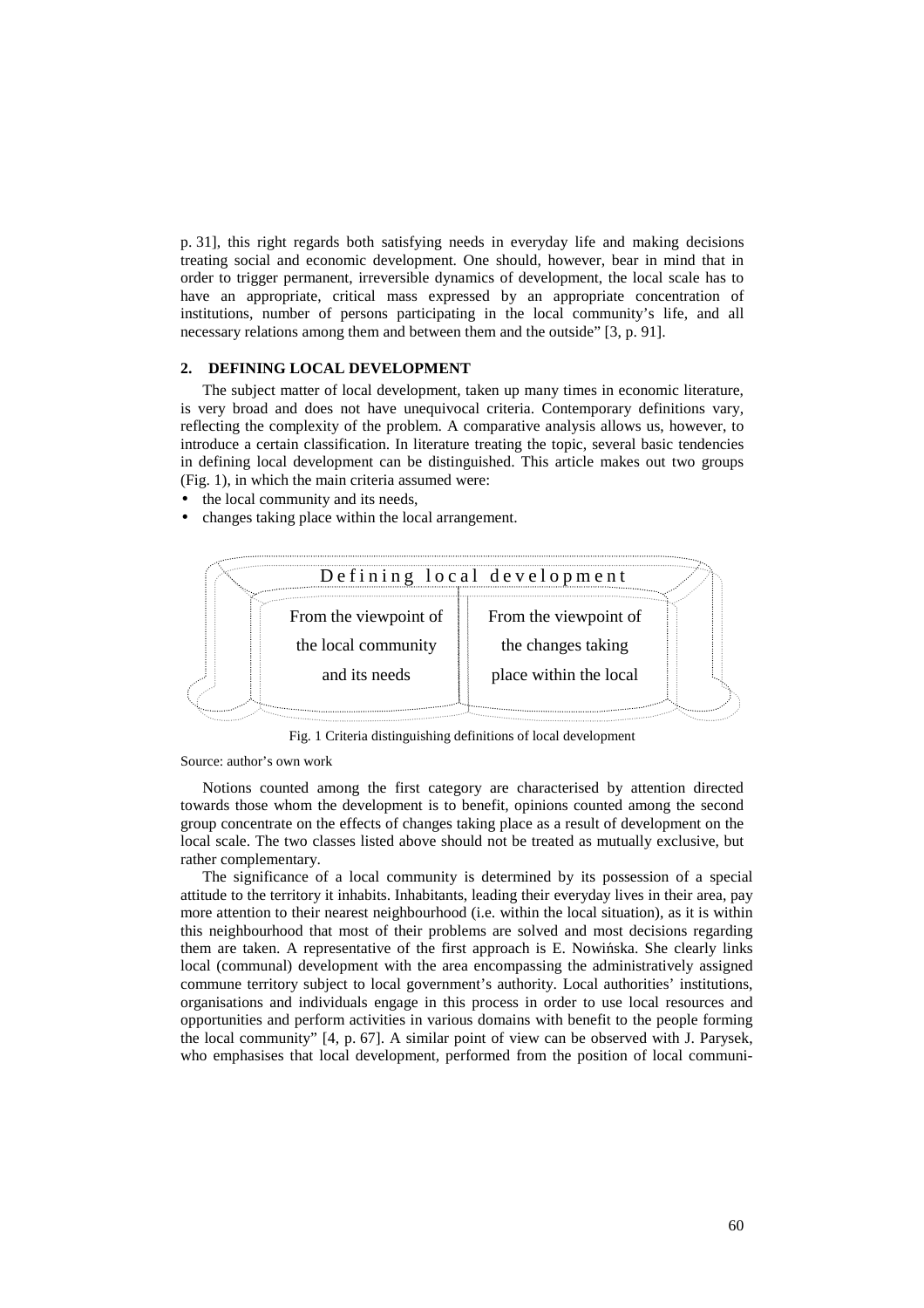ties, is the result of co-operation of local (i.e. living in a local territorial unit) communities, local government, and other organisations and institutions, mainly non-profit ones [cf. 5, p. 37, and 6, p. 46]. A. Myna, on the other hand, distinguishes five groups of initiators of local development: local authorities, ecological lobbies, social and cultural societies, investors and local communities. Despite the difference, consisting in inclusion of businesspeople among initiators of local development, both authors agree that the leading role belongs to the local government. The listed groups, in co-operation, energising the entire community, lead to the achievement of commonly accepted local development goals. However, "a special role in these processes belongs to local authorities (local government), which both initiate and co-ordinate and support activities aiming at overcoming obstacles for local development and preventing their appearance" [2, p. 32]. This obligation derives from two factors. Firstly, the local government is the actual landlord of the area. Secondly, the local government is obliged by law to form the local environment and to represent local communities. As A. Sztando notes, "the local government is expected to be the driving force of local development while representing the widest possible range of interests of the local community. These interests are no longer just to satisfy current needs. Such a form, or rather its limitation, is a thing of the past. Nowadays, the interest of the local community lies in creating and maintaining the development of a set of utilitarian values and productive powers of the local arrangement" [7, p. 14-15].

The above theories emphasised local communities that were to be benefited by development. However, many leading researchers of local conditions try – without diminishing the importance of local needs – to present the transformations caused by the people's active participation in local development. These transformations rely in creation of new values (Fig. 2), mainly:

- products, goods, services meant to satisfy internal and external needs,
- employment, new companies creating new jobs,
- non-material values, such as: knowledge, higher qualifications and skills,



Fig. 2 Local economic development

Source: Klasik A. "Local economic development and methods of building it", p. 24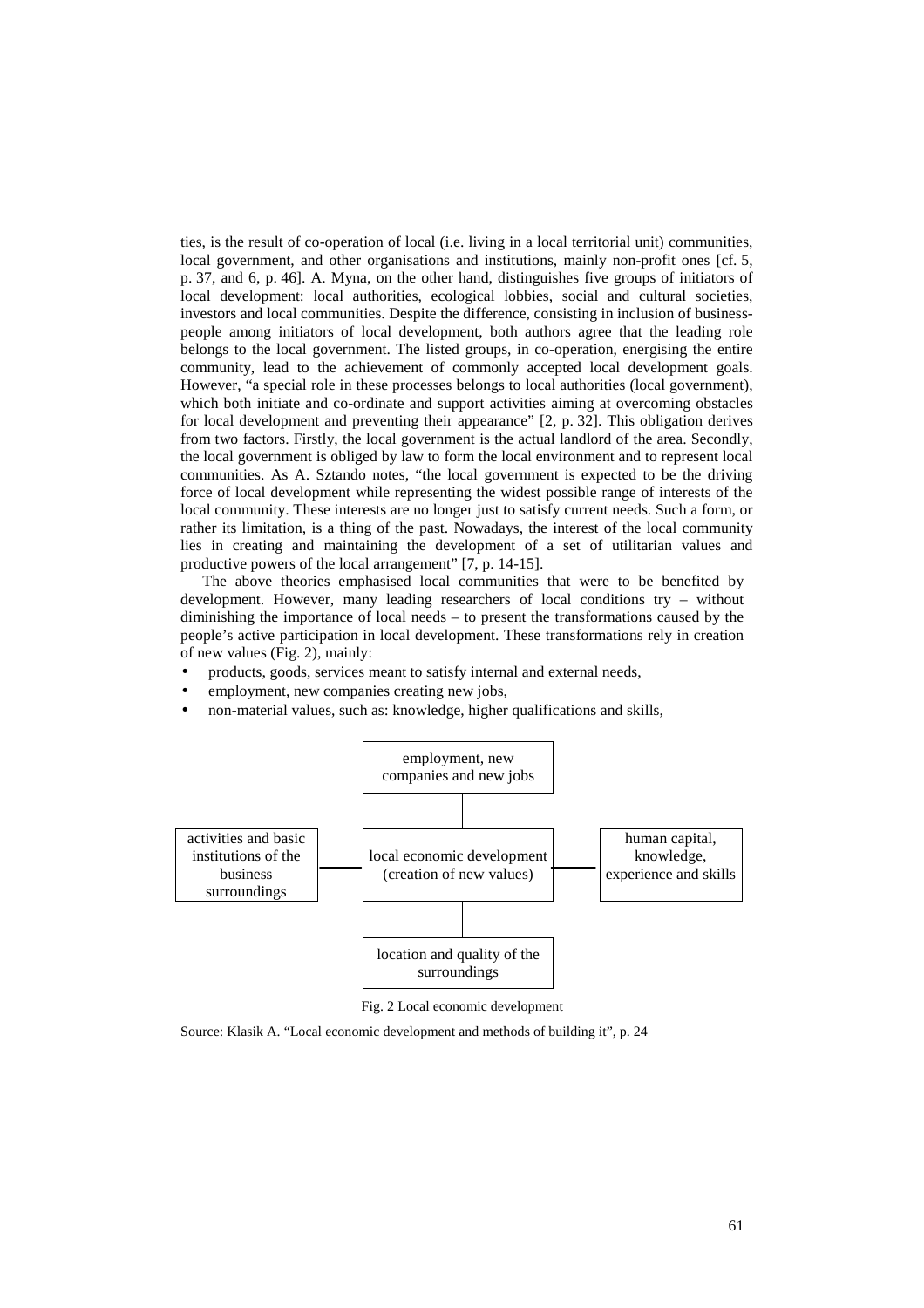• attractive location proposals consisting of "hard" elements, such as buildings and technical infrastructure and "soft" elements understood as excellent natural surroundings [cf. 8, p. 11, and 1, p. 361-362 or 9, p. 23].

The approach of A. Klasik, who perceived local development as the creation of new values in the surroundings, knowledge, work and capital is very helpful in understanding the essence of this notion. However, it is rarely encountered. Other authors, emphasising the complexity of the idea, the variety of purposes and activities, make certain generalisations. According to R. Brol "we speak of local development when harmonious and systematic activity of a local community, local government and other entities functioning in the commune strive to create new and improve existing utilitarian values of that commune, to create favourable conditions for the local economy and assure spatial and ecological order" [8, p. 11]. For L. Bagdziński, local development involves four planes: economic, social, political and cultural. "In the economic plane, development consists mainly in development of enterprise, both private and created by the local authorities, as well as by institutions of local government and local communities" [10, p. 15]. A. Jewtuchowicz connects transformations on a local scale with changes in an economy that can adapt to variable conditions. "Local development is, above all, flexibility. It is the idea of an economy capable of rapid adaptation and managing systems that are complex and diverse with regard to culture, society, technology, as well as taste and changing needs and products satisfying those needs" [11, p. 58], Supporting local development is equal to bringing about changes in the economic units of the local arrangement. L. Wojtasiewicz, on the other hand, has isolated two necessary factors determining the existence of local development. There must be "a distinct social and territorial structure possessing a set of economic, spatial and cultural features characteristic to it, expressing its own needs and hierarchy of values" [12, p. 14], in other words, a local arrangement. When positive qualitative transformations and quantitative increase come to existence within this arrangement, we can speak of local growth" [cf. 12, p. 17; 13, p. 100]. This concept coincides with the theory of D. Waldziński, who links development with qualitative changes taking place within a given territorial unit [cf. 14, p. 89].

## **3. SUMMARY**

In this paper, an attempt was made to present the output of Polish authors within the area of local development theories. On the one hand, one can notice that there are no ready solutions for local development. This is surely because each local arrangement is a unique unit, a combination of human, economic, geographic and spatial factors. However, the presented definitions are undoubtedly characterised by a certain concurrence of views. The quoted authors note that:

- local development is an ongoing process and therefore cannot be carried out "in one go"
- local development regards an area and is therefore a territorial development, not a sector development,
- the fact that it regards a local arrangement favour the mobilisation of a community, causes a feeling of belonging to a community and place,
- initiative, creativity and inventiveness of local entities depend to a great degree on the awareness that they can influence the direction of development,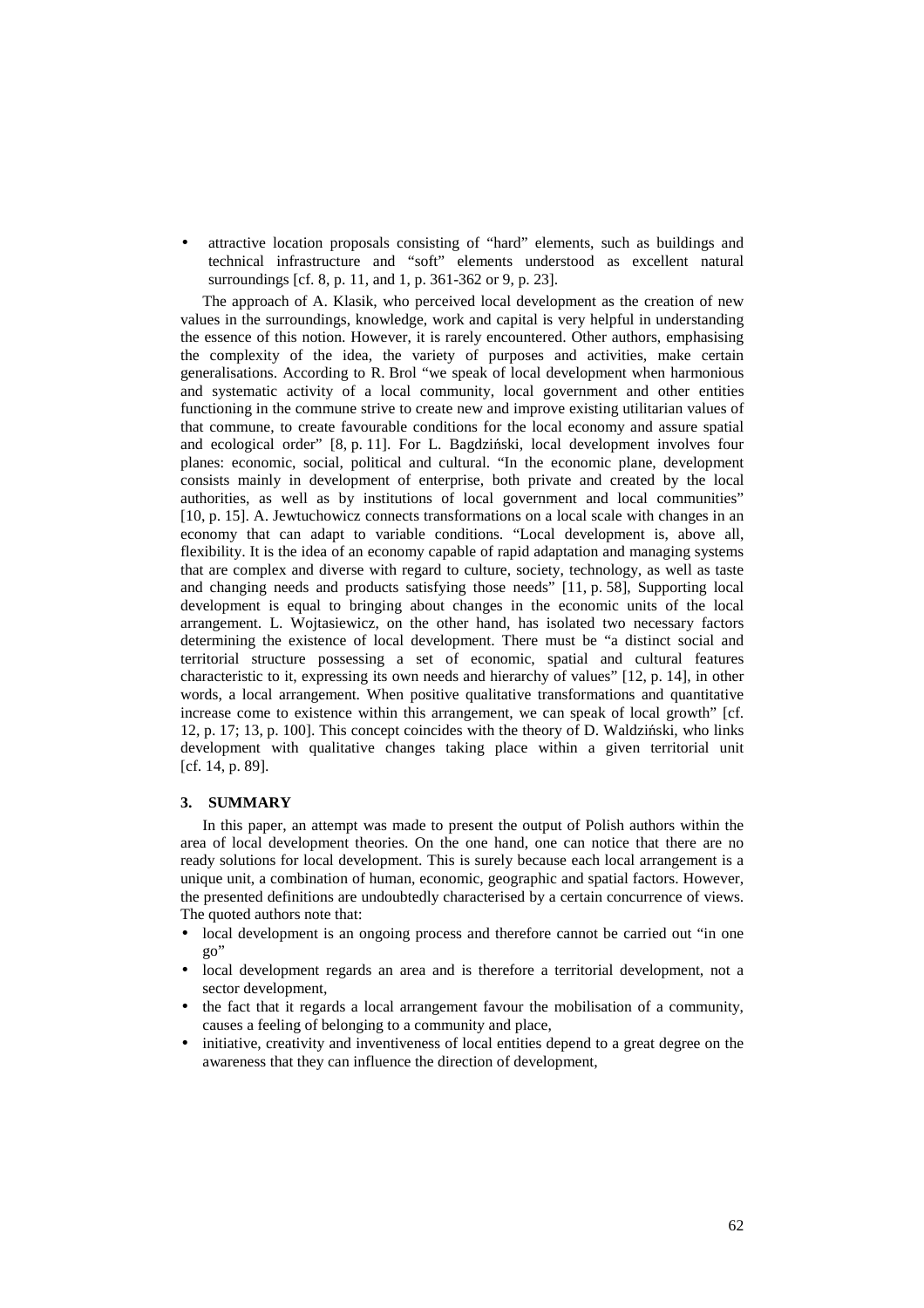- it exemplifies the autonomous development model, i.e. one that is based on the potential of a given unit. Such a situation favours the involvement of local entities in the process, gives a sense of independence and awareness of "determining one's own fate",
- should be created by various entities, whose activities ought to be based on cooperation, while the result of negotiations should lead to the creation of a commonly accepted agenda of development,
- an unquestionable role in local development is played by local authorities.

The conclusion comes to mind that variable factors determining the functioning of the economic system, especially abandonment of centralised sector development logic have resulted in the fact that local development is gaining special significance. Taking into account the current direction of changes, that is, away from state subsidies and central planning, towards a greater autonomy of local communities, one should assume that the importance of local development in the social and economic development of the country will increase.

# **BIBLIOGRAPHY**

[1] Korenik S. "Zarządzanie rozwojem lokalnym", (w:) "Funkcjonowanie samorządu terytorialnego. Doświadczenia i perspektywy. Tom I", S. Dolata (red.), Opole: Wyd. Uniwersytetu Opolskiego 1998,

[2] Myna A. "Rozwój lokalny, regionalne strategie rozwoju, regionalizacja". Samorząd Terytorialny 1998 nr 11,

[3] Pietrzyk I. "Teoretyczne podstawy rozwoju lokalnego", (w:) "Związki polityki gospodarczej z polityką regionalną", Wrocław: Prace Naukowe Akademii Ekonomicznej we Wrocławiu, nr 768: 1996,

[4] Nowińska E. "Strategiczne planowanie rozwoju gmin na przykładzie gmin przygranicznych", (w:) "Strategie rozwoju lokalnego na przykładzie gmin pogranicza polsko-niemieckiego" (praca zbiorowa); Poznań: Wydawnictwo Akademii Ekonomicznej 2000,

[5] Parysek J. J. "Rola samorządu terytorialnego w rozwoju lokalnym", (w:) "Rozwój lokalny: zagospodarowanie przestrzenne i nisze atrakcyjności gospodarczej", Parysek J. J. (red.), Warszawa: PWN 1995,

[6] Parysek J. J. "Podstawy gospodarki lokalnej", Poznań: Wydawnictwo Naukowe Uniwersytetu Adama Mickiewicza 1997,

[7] Sztando A. "Oddziaływanie samorządu lokalnego na rozwój lokalny w świetle ewolucji modeli ustrojowych gmin". Samorząd Terytorialny 1998 nr 11,

[8] Brol R. "Rozwój lokalny – nowa logika rozwoju gospodarczego", Wrocław: Prace Naukowe Akademii Ekonomicznej we Wrocławiu nr 785: Gospodarka lokalna w teorii i praktyce 1998,

[9] Klasik A. "Lokalny rozwój gospodarczy i metody jego budowania", (w:) "Gospodarka lokalna w teorii i praktyce", Wrocław: Prace Naukowe Akademii Ekonomicznej we Wrocławiu, nr 734: 1996,

[10]Bagdziński S. L "Lokalna polityka gospodarcza (w okresie transformacji systemowej)"; Toruń: Wyd. Uniwersytetu Mikołaja Kopernika 1994,